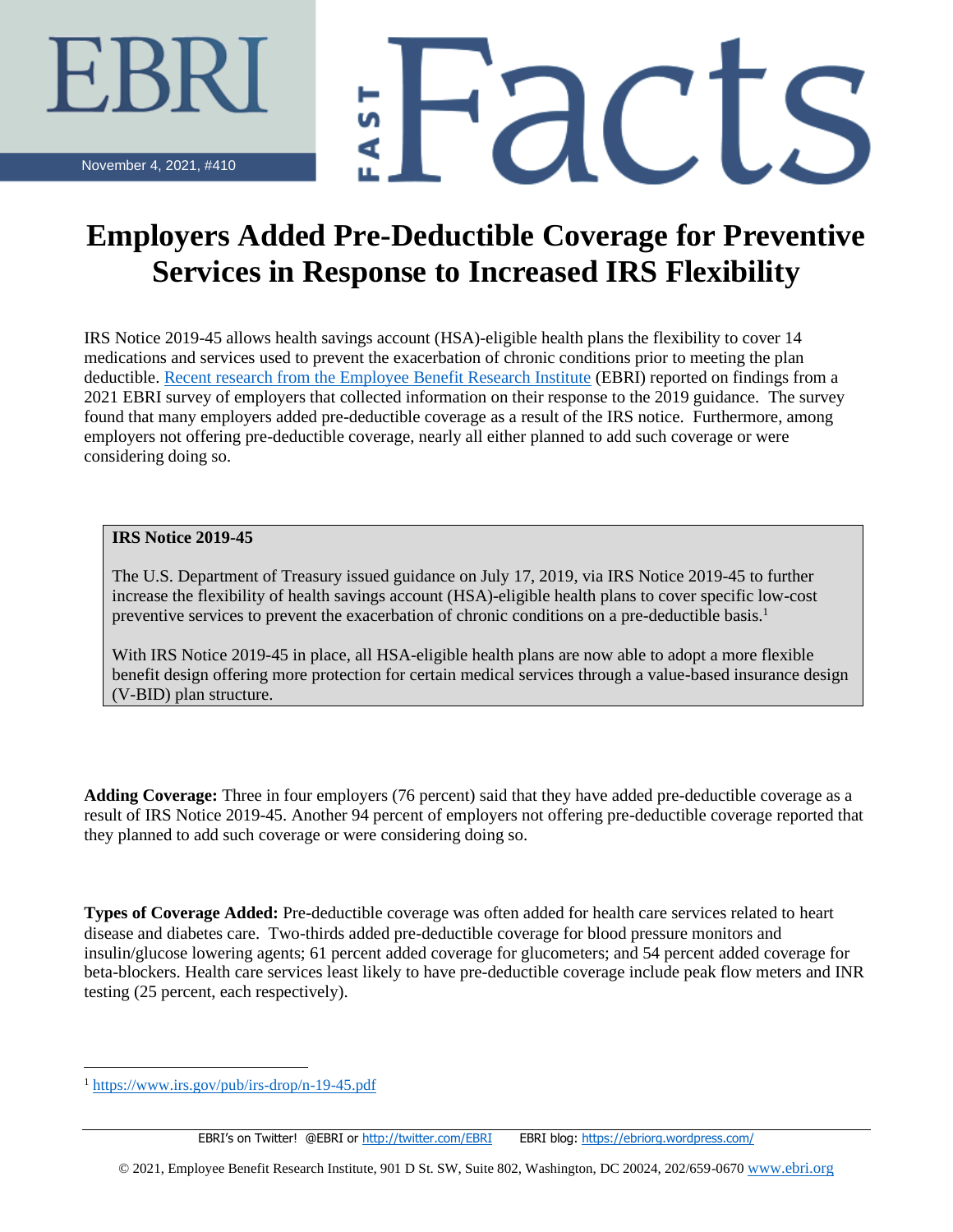Figure 1 **Percentage of Employers That Expanded Pre-Deductible Coverage in HSA-Eligible Health Plans for Preventive Services Allowed Under IRS Rule 2019-45**



Source: Employee Benefit Research Institute survey.





Source: Employee Benefit Research Institute survey.